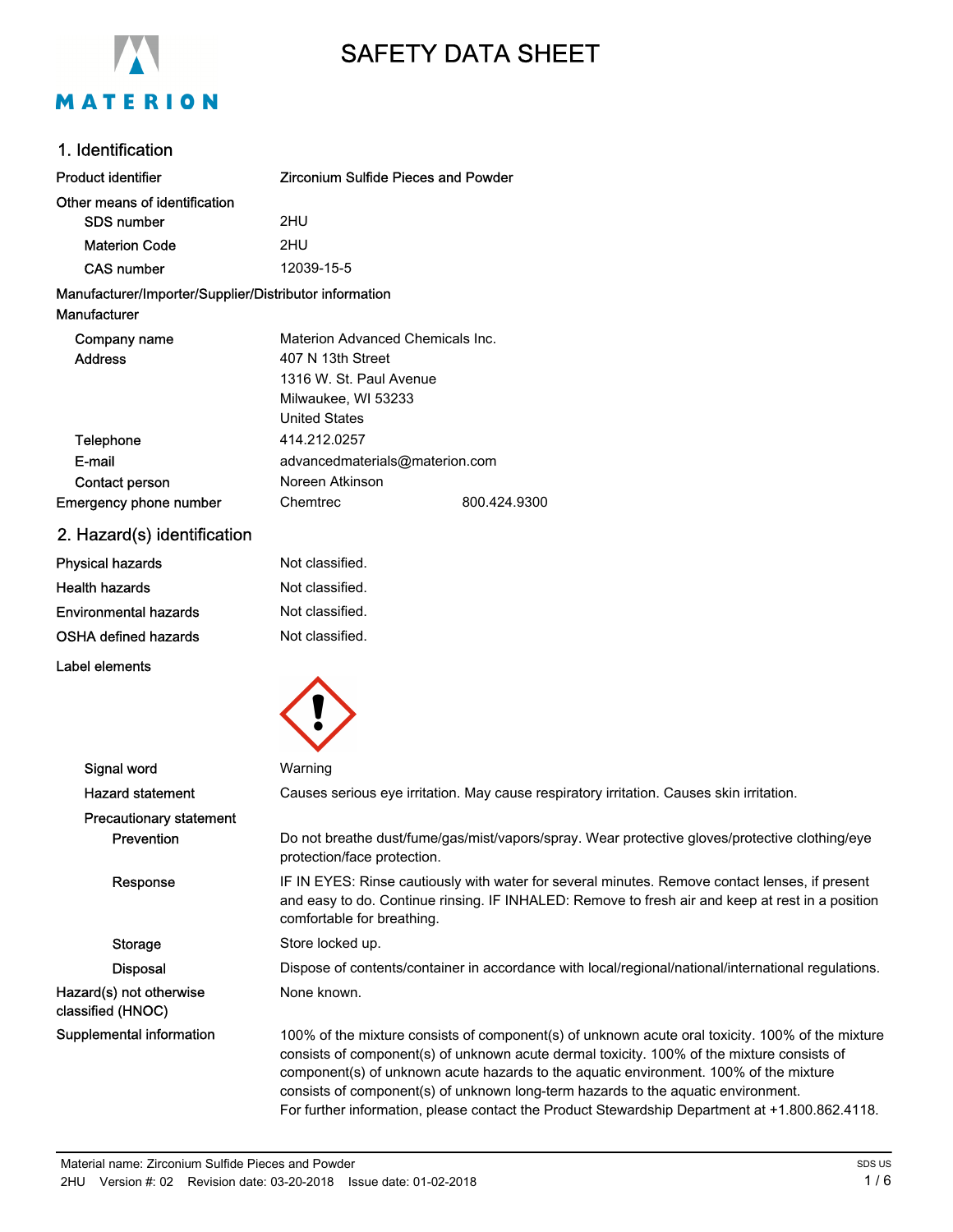# 3. Composition/information on ingredients

#### **Substances**

| Chemical name                | Common name and synonyms | <b>CAS number</b> | %   |
|------------------------------|--------------------------|-------------------|-----|
| Zirconium Sulfide Pieces and |                          | 12039-15-5        | 100 |
| Powder                       |                          |                   |     |

\*Designates that a specific chemical identity and/or percentage of composition has been withheld as a trade secret.

#### 4. First-aid measures Inhalation **Move to fresh air.** Call a physician if symptoms develop or persist. Skin contact **Wash off with soap and water. Get medical attention if irritation develops and persists.** Eye contact **Rinse with water. Get medical attention if irritation develops and persists.** Ingestion **Ringsetion** Rinse mouth. Get medical attention if symptoms occur. Most important **Direct contact with eyes may cause temporary irritation.** symptoms/effects, acute and delayed Indication of immediate medical Treat symptomatically. attention and special treatment needed Ensure that medical personnel are aware of the material(s) involved, and take precautions to protect themselves. General information 5. Fire-fighting measures Suitable extinguishing media Water fog. Foam. Dry chemical powder. Carbon dioxide (CO2). Unsuitable extinguishing media Do not use water jet as an extinguisher, as this will spread the fire. Specific hazards arising from During fire, gases hazardous to health may be formed. the chemical Special protective equipment Self-contained breathing apparatus and full protective clothing must be worn in case of fire. and precautions for firefighters Fire fighting **Example 20** Use water spray to cool unopened containers. equipment/instructions Specific methods Use standard firefighting procedures and consider the hazards of other involved materials. General fire hazards No unusual fire or explosion hazards noted. 6. Accidental release measures Personal precautions, protective Keep unnecessary personnel away. For personal protection, see section 8 of the SDS. equipment and emergency procedures Stop the flow of material, if this is without risk. Following product recovery, flush area with water. For waste disposal, see section 13 of the SDS. Methods and materials for containment and cleaning up Environmental precautions Avoid discharge into drains, water courses or onto the ground. 7. Handling and storage **Precautions for safe handling** Avoid prolonged exposure. Observe good industrial hygiene practices. Store in original tightly closed container. Store away from incompatible materials (see Section 10 of the SDS). Conditions for safe storage, including any incompatibilities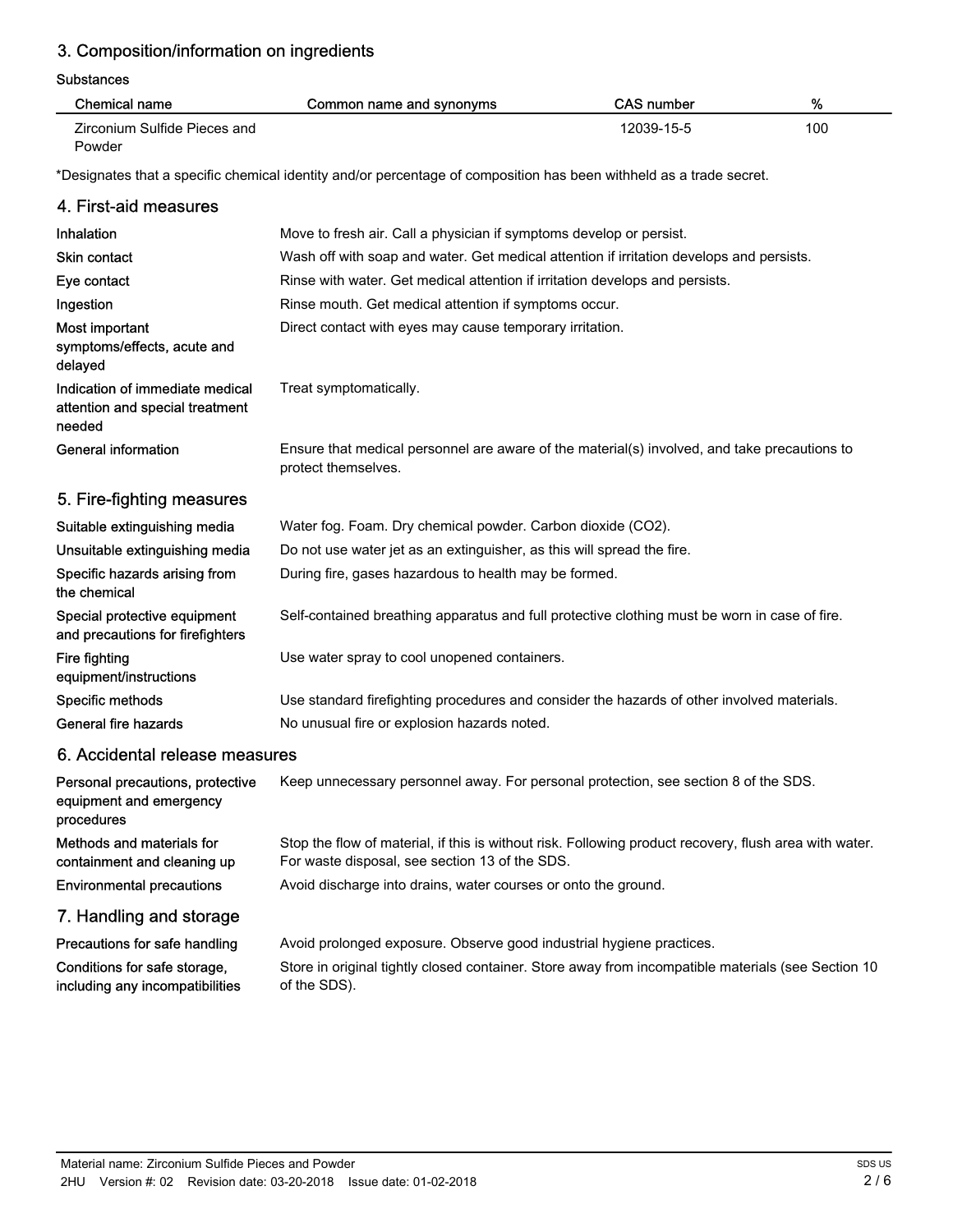# 8. Exposure controls/personal protection

# Occupational exposure limits

|                                                            | <b>Type</b>                                                                                                                                | Value                                                                                                                                                                                                                                                                                                                                                                                                  |
|------------------------------------------------------------|--------------------------------------------------------------------------------------------------------------------------------------------|--------------------------------------------------------------------------------------------------------------------------------------------------------------------------------------------------------------------------------------------------------------------------------------------------------------------------------------------------------------------------------------------------------|
| Zirconium Sulfide Pieces<br>and Powder (CAS<br>12039-15-5) | PEL                                                                                                                                        | $5$ mg/m $3$                                                                                                                                                                                                                                                                                                                                                                                           |
| <b>US. ACGIH Threshold Limit Values</b>                    |                                                                                                                                            |                                                                                                                                                                                                                                                                                                                                                                                                        |
| <b>Material</b>                                            | <b>Type</b>                                                                                                                                | Value                                                                                                                                                                                                                                                                                                                                                                                                  |
| Zirconium Sulfide Pieces<br>and Powder (CAS<br>12039-15-5) | <b>STEL</b>                                                                                                                                | 10 mg/m3                                                                                                                                                                                                                                                                                                                                                                                               |
|                                                            | TWA                                                                                                                                        | 5 mg/m3                                                                                                                                                                                                                                                                                                                                                                                                |
| US. NIOSH: Pocket Guide to Chemical Hazards                |                                                                                                                                            |                                                                                                                                                                                                                                                                                                                                                                                                        |
| <b>Material</b>                                            | <b>Type</b>                                                                                                                                | Value                                                                                                                                                                                                                                                                                                                                                                                                  |
| Zirconium Sulfide Pieces<br>and Powder (CAS<br>12039-15-5) | <b>STEL</b>                                                                                                                                | 10 mg/m3                                                                                                                                                                                                                                                                                                                                                                                               |
|                                                            | <b>TWA</b>                                                                                                                                 | 5 mg/m3                                                                                                                                                                                                                                                                                                                                                                                                |
|                                                            | US. California Code of Regulations, Title 8, Section 5155. Airborne Contaminants                                                           |                                                                                                                                                                                                                                                                                                                                                                                                        |
| <b>Material</b>                                            | <b>Type</b>                                                                                                                                | Value                                                                                                                                                                                                                                                                                                                                                                                                  |
| Zirconium Sulfide Pieces                                   | PEL                                                                                                                                        | 5 mg/m3                                                                                                                                                                                                                                                                                                                                                                                                |
| and Powder (CAS<br>12039-15-5)                             |                                                                                                                                            |                                                                                                                                                                                                                                                                                                                                                                                                        |
|                                                            | <b>STEL</b>                                                                                                                                | 10 mg/m3                                                                                                                                                                                                                                                                                                                                                                                               |
| <b>Biological limit values</b>                             | No biological exposure limits noted for the ingredient(s).                                                                                 |                                                                                                                                                                                                                                                                                                                                                                                                        |
| Appropriate engineering controls                           |                                                                                                                                            | Good general ventilation (typically 10 air changes per hour) should be used. Ventilation rates<br>should be matched to conditions. If applicable, use process enclosures, local exhaust ventilation,<br>or other engineering controls to maintain airborne levels below recommended exposure limits. If<br>exposure limits have not been established, maintain airborne levels to an acceptable level. |
| <b>Control parameters</b>                                  | Follow standard monitoring procedures.                                                                                                     |                                                                                                                                                                                                                                                                                                                                                                                                        |
| Eye/face protection                                        | Individual protection measures, such as personal protective equipment<br>Wear safety glasses with side shields (or goggles).               |                                                                                                                                                                                                                                                                                                                                                                                                        |
| <b>Skin protection</b><br><b>Hand protection</b>           | Wear appropriate chemical resistant gloves.                                                                                                |                                                                                                                                                                                                                                                                                                                                                                                                        |
|                                                            |                                                                                                                                            |                                                                                                                                                                                                                                                                                                                                                                                                        |
| Other                                                      | Wear suitable protective clothing.                                                                                                         |                                                                                                                                                                                                                                                                                                                                                                                                        |
| <b>Respiratory protection</b><br><b>Thermal hazards</b>    | In case of insufficient ventilation, wear suitable respiratory equipment.<br>Wear appropriate thermal protective clothing, when necessary. |                                                                                                                                                                                                                                                                                                                                                                                                        |

# 9. Physical and chemical properties

| Appearance            |                |
|-----------------------|----------------|
| <b>Physical state</b> | Solid.         |
| Form                  | Solid.         |
| Color                 | Not available. |
| Odor                  | Not available. |
| Odor threshold        | Not available. |
| pН                    | Not available. |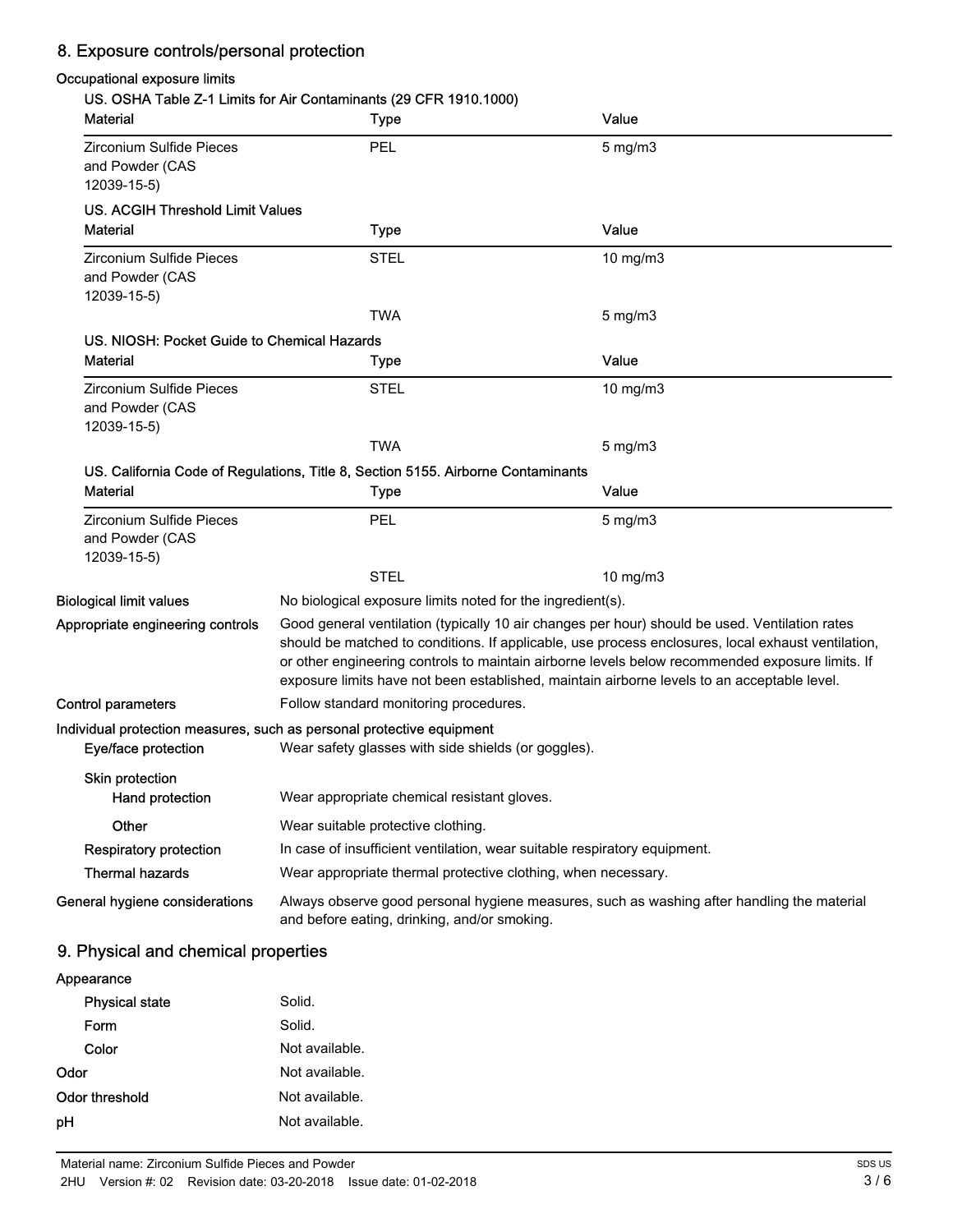| Melting point/freezing point                      | Not available.                                                                                |
|---------------------------------------------------|-----------------------------------------------------------------------------------------------|
| Initial boiling point and boiling                 | Not available.                                                                                |
| range                                             |                                                                                               |
| Flash point                                       | Not available.                                                                                |
| <b>Evaporation rate</b>                           | Not available.                                                                                |
| Flammability (solid, gas)                         | Not available.                                                                                |
| Upper/lower flammability or explosive limits      |                                                                                               |
| Flammability limit - lower<br>(%)                 | Not available.                                                                                |
| Flammability limit - upper<br>(%)                 | Not available.                                                                                |
| Explosive limit - lower (%)                       | Not available.                                                                                |
| Explosive limit - upper (%)                       | Not available.                                                                                |
| Vapor pressure                                    | < 0.0000001 kPa at 25 °C                                                                      |
| Vapor density                                     | Not available.                                                                                |
| <b>Relative density</b>                           | Not available.                                                                                |
| Solubility(ies)                                   |                                                                                               |
| Solubility (water)                                | Not available.                                                                                |
| <b>Partition coefficient</b><br>(n-octanol/water) | Not available.                                                                                |
| Auto-ignition temperature                         | Not available.                                                                                |
| <b>Decomposition temperature</b>                  | Not available.                                                                                |
| <b>Viscosity</b>                                  | Not available.                                                                                |
| Other information                                 |                                                                                               |
| <b>Explosive properties</b>                       | Not explosive.                                                                                |
| Molecular formula                                 | S <sub>2</sub> Zr                                                                             |
| Molecular weight                                  | 155.34 g/mol                                                                                  |
| <b>Oxidizing properties</b>                       | Not oxidizing.                                                                                |
| 10. Stability and reactivity                      |                                                                                               |
| Reactivity                                        | The product is stable and non-reactive under normal conditions of use, storage and transport. |
| <b>Chemical stability</b>                         | Material is stable under normal conditions.                                                   |
| Possibility of hazardous<br>reactions             | No dangerous reaction known under conditions of normal use.                                   |
| <b>Conditions to avoid</b>                        | Contact with incompatible materials.                                                          |
| Incompatible materials                            | Strong oxidizing agents.                                                                      |
| Hazardous decomposition<br>products               | No hazardous decomposition products are known.                                                |
| 11. Toxicological information                     |                                                                                               |
| Information on likely routes of exposure          |                                                                                               |
| Inhalation                                        | Prolonged inhalation may be harmful.                                                          |
| Skin contact                                      | No adverse effects due to skin contact are expected.                                          |
| Eye contact                                       | Direct contact with eyes may cause temporary irritation.                                      |

Ingestion Expected to be a low ingestion hazard.

Symptoms related to the Direct contact with eyes may cause temporary irritation.

physical, chemical and toxicological characteristics

#### Information on toxicological effects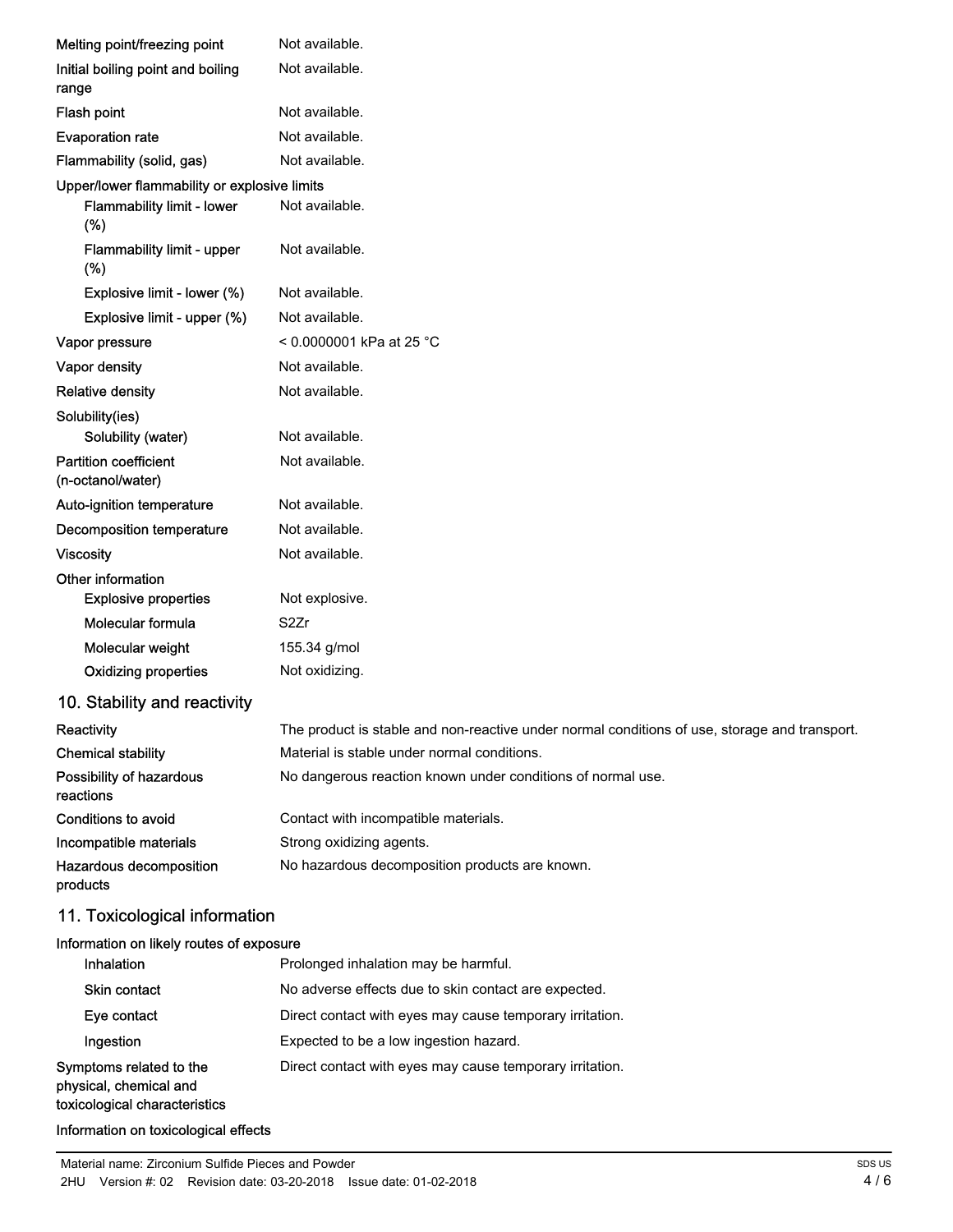| <b>Acute toxicity</b>                                  | Not known.                                                                                                                                                                                                             |
|--------------------------------------------------------|------------------------------------------------------------------------------------------------------------------------------------------------------------------------------------------------------------------------|
| Skin corrosion/irritation                              | Prolonged skin contact may cause temporary irritation.                                                                                                                                                                 |
| Serious eye damage/eye<br>irritation                   | Direct contact with eyes may cause temporary irritation.                                                                                                                                                               |
| Respiratory or skin sensitization                      |                                                                                                                                                                                                                        |
| <b>Respiratory sensitization</b>                       | Not a respiratory sensitizer.                                                                                                                                                                                          |
| <b>Skin sensitization</b>                              | This product is not expected to cause skin sensitization.                                                                                                                                                              |
| Germ cell mutagenicity                                 | No data available to indicate product or any components present at greater than 0.1% are<br>mutagenic or genotoxic.                                                                                                    |
| Carcinogenicity                                        | Not classifiable as to carcinogenicity to humans.                                                                                                                                                                      |
| IARC Monographs. Overall Evaluation of Carcinogenicity |                                                                                                                                                                                                                        |
| Not listed.<br>Not regulated.<br>Not listed.           | OSHA Specifically Regulated Substances (29 CFR 1910.1001-1050)<br>US. National Toxicology Program (NTP) Report on Carcinogens                                                                                          |
| Reproductive toxicity                                  | This product is not expected to cause reproductive or developmental effects.                                                                                                                                           |
| Specific target organ toxicity -<br>single exposure    | Not classified.                                                                                                                                                                                                        |
| Specific target organ toxicity -<br>repeated exposure  | Not classified.                                                                                                                                                                                                        |
| <b>Aspiration hazard</b>                               | Not an aspiration hazard.                                                                                                                                                                                              |
| <b>Chronic effects</b>                                 | Prolonged inhalation may be harmful.                                                                                                                                                                                   |
| 12. Ecological information                             |                                                                                                                                                                                                                        |
| Ecotoxicity                                            | The product is not classified as environmentally hazardous. However, this does not exclude the<br>possibility that large or frequent spills can have a harmful or damaging effect on the environment.                  |
| Persistence and degradability                          |                                                                                                                                                                                                                        |
| <b>Bioaccumulative potential</b>                       | No data available.                                                                                                                                                                                                     |
| Mobility in soil                                       | No data available.                                                                                                                                                                                                     |
| Other adverse effects                                  | No other adverse environmental effects (e.g. ozone depletion, photochemical ozone creation<br>potential, endocrine disruption, global warming potential) are expected from this component.                             |
| 13. Disposal considerations                            |                                                                                                                                                                                                                        |
| <b>Disposal instructions</b>                           | Collect and reclaim or dispose in sealed containers at licensed waste disposal site.                                                                                                                                   |
| Local disposal regulations                             | Dispose in accordance with all applicable regulations.                                                                                                                                                                 |
| Hazardous waste code                                   | The waste code should be assigned in discussion between the user, the producer and the waste<br>disposal company.                                                                                                      |
| Waste from residues / unused<br>products               | Dispose of in accordance with local regulations. Empty containers or liners may retain some<br>product residues. This material and its container must be disposed of in a safe manner (see:<br>Disposal instructions). |
| Contaminated packaging                                 | Since emptied containers may retain product residue, follow label warnings even after container is<br>emptied. Empty containers should be taken to an approved waste handling site for recycling or<br>disposal.       |
|                                                        |                                                                                                                                                                                                                        |

# 14. Transport information

#### DOT

Not regulated as dangerous goods.

#### IATA

Not regulated as dangerous goods.